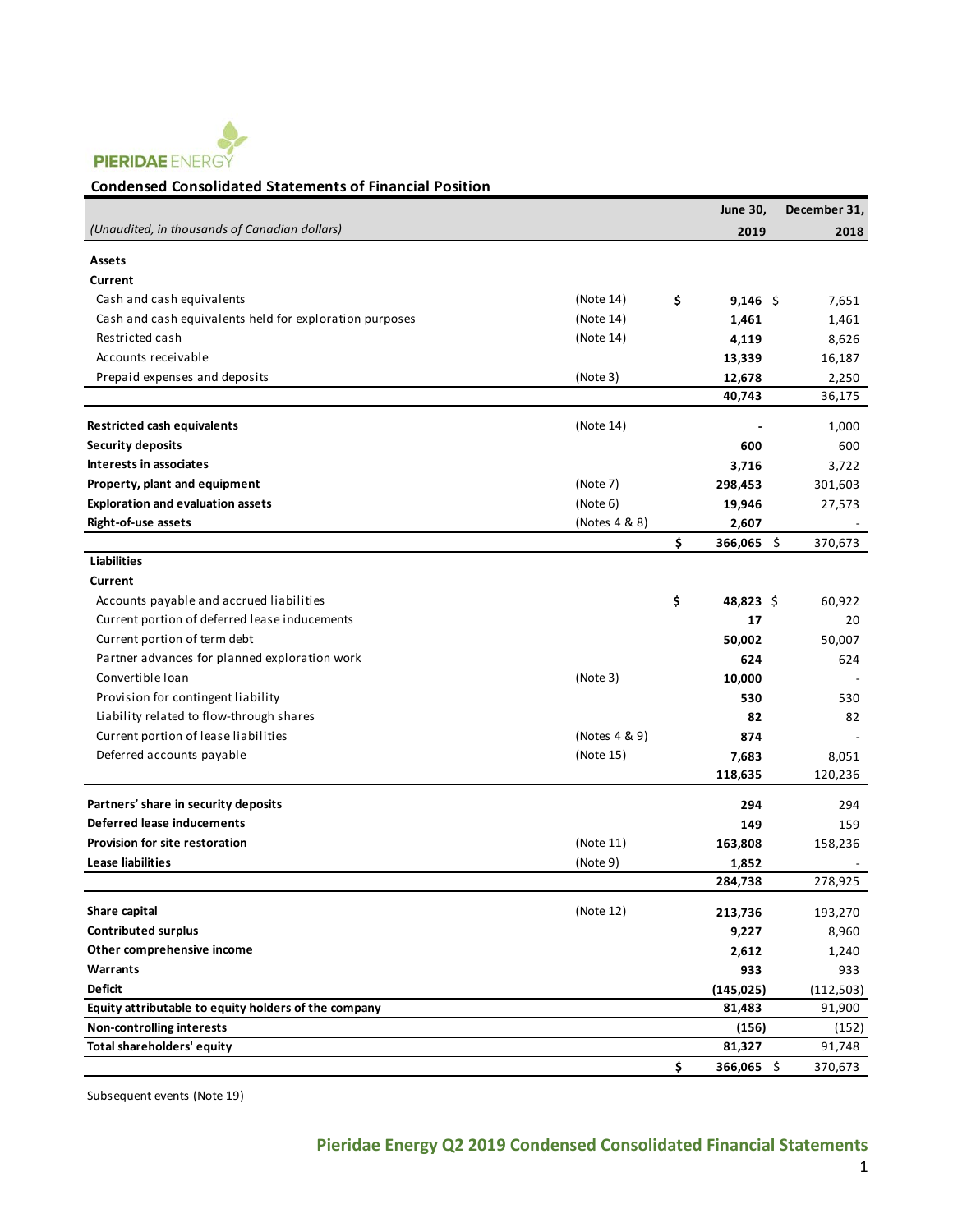

#### **Condensed Consolidated Statements of Loss and Comprehensive Loss**

|                                                                                                  |               | Three months ended June 30, |              |                | Six months ended June 30, |
|--------------------------------------------------------------------------------------------------|---------------|-----------------------------|--------------|----------------|---------------------------|
| Unaudited, in thousands of Canadian dollars (except share and per share amounts)                 |               | 2019                        | 2018         | 2019           | 2018                      |
| <b>Revenues</b>                                                                                  |               |                             |              |                |                           |
| Petroleum and natural gas                                                                        | (Note 16)     | \$<br>12,334                | -\$          | 35,624         |                           |
| Royalties                                                                                        |               | (413)                       |              | (1, 333)       |                           |
|                                                                                                  |               | 11,921                      | $\Box$       | 34,291         | $\sim$                    |
| Project management                                                                               |               | 30                          | 66           | 30             | 82                        |
| Other income                                                                                     |               | 1,436                       |              | 2,704          |                           |
|                                                                                                  |               | 13,387                      | 66           | 37,025         | 82                        |
|                                                                                                  |               |                             |              |                |                           |
| Realized loss on risk management contracts                                                       |               | ÷.                          | ÷.           | (657)<br>1     |                           |
| Unrealized gain on risk manangement contracts                                                    |               | 13,387                      | 66           | 36,369         | 82                        |
|                                                                                                  |               |                             |              |                |                           |
| <b>Expenses</b>                                                                                  |               |                             | 233          |                | 324                       |
| Operating expenses                                                                               |               | 13,528                      |              | 29,722         |                           |
| Administrative expenses                                                                          |               | 3,738                       | 829          | 7,770          | 1,513                     |
| Development expenses                                                                             |               | 7,841                       | 1,683        | 7,841          | 2,260                     |
| Transportation                                                                                   |               | 1,787                       | ÷,           | 3,416          |                           |
| Impairment of exploration and evaluation assets                                                  | (Note 6)      |                             |              | 7,859          |                           |
| Share-based compensation                                                                         | (Note 13)     | 118                         | 574          | 267            | 1,901                     |
| Loss (gain) on foreign exchange                                                                  |               | 15                          | (502)        | (3)            | (206)                     |
| Depletion and depreciation                                                                       | (Notes 7 & 8) | 3,998                       | 15           | 8,343          | 31                        |
| Financial (income) expense                                                                       | (Note 10)     | 1,889                       | (23)         | 3,729          | (42)                      |
| Share of net loss of associates                                                                  |               | 3                           | 3            | 6              | 6                         |
| Gain on disposal                                                                                 |               |                             |              | (55)           |                           |
|                                                                                                  |               | 32,917                      | 2,812        | 68,895         | 5,787                     |
| Net loss before taxes                                                                            |               | (19,530)                    | (2,746)      | (32,526)       | (5,705)                   |
| Deferred income tax recovery                                                                     |               |                             | (16)         |                | (16)                      |
| Net loss for the period                                                                          |               | (19,530)                    | (2,730)      | (32,526)       | (5,689)                   |
|                                                                                                  |               |                             |              |                |                           |
| Other comprehensive income (loss), net of income tax<br>Foreign currency translation gain (loss) |               | 355                         | (167)        | 1,372          | (390)                     |
| Total comprehensive loss for the period                                                          |               | \$<br>$(19, 175)$ \$        | $(2,897)$ \$ | $(31, 154)$ \$ | (6,079)                   |
|                                                                                                  |               |                             |              |                |                           |
| Net loss attributable to                                                                         |               |                             |              |                |                           |
| Equity holders of the Company                                                                    |               | (19,530)                    | (2,711)      | (32,522)       | (5,653)                   |
| Non-controlling interests                                                                        |               |                             | (19)         | (4)            | (36)                      |
| Net loss per share attributable to equity holders of the Company                                 |               |                             |              |                |                           |
| Basic and diluted                                                                                | (Note 18)     | \$<br>$(0.23)$ \$           | $(0.05)$ \$  | $(0.40)$ \$    | (0.11)                    |
| Weighted average number of common shares                                                         |               |                             |              |                |                           |
| Basic                                                                                            | (Note 18)     | 84,206,324                  | 50,526,477   | 81,017,455     | 50,514,555                |
| Diluted                                                                                          |               | 84,206,324                  | 50,526,477   | 81,017,455     | 50,514,555                |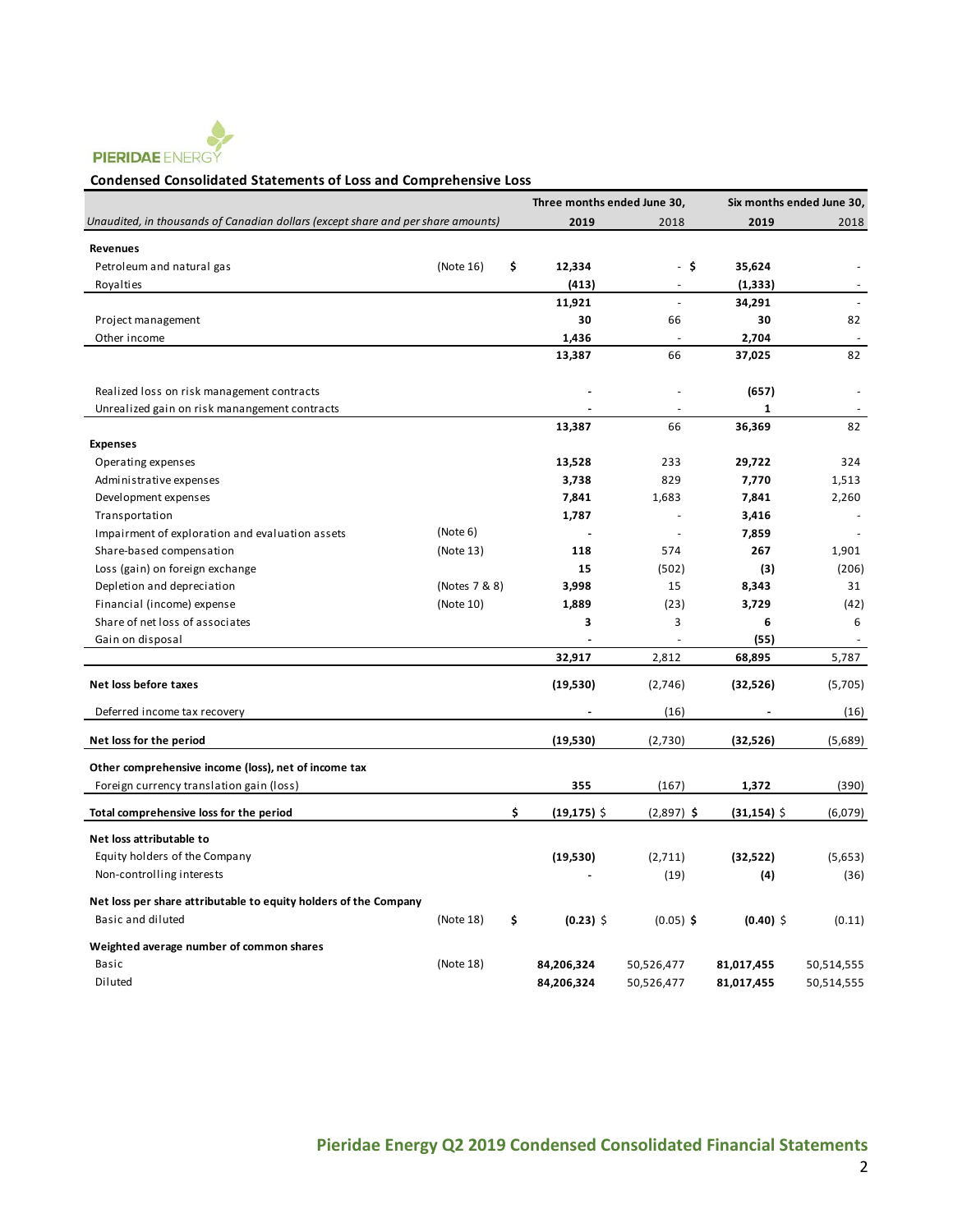

#### **Condensed Consolidated Statements of Changes in Equity**

|                                                                    |           |     |                          |     |                          |    |                          |    |                          | Accumulated              |    | <b>Total Equity</b>       |                          |    |                     |
|--------------------------------------------------------------------|-----------|-----|--------------------------|-----|--------------------------|----|--------------------------|----|--------------------------|--------------------------|----|---------------------------|--------------------------|----|---------------------|
|                                                                    |           |     |                          |     |                          |    | Contributed              |    |                          | other<br>comprehensive   |    | attributable<br>to equity | Non-<br>controlling      |    |                     |
| (Unaudited, in thousands of Canadian dollars except share amounts) |           |     | <b>Share Capital</b>     |     | Warrants                 |    | surplus                  |    | <b>Deficit</b>           | income (loss)            |    | holders                   | interests                |    | <b>Total Equity</b> |
|                                                                    |           |     |                          |     |                          |    |                          |    |                          |                          |    |                           |                          |    |                     |
| As at December 31, 2017                                            |           | Ś.  | 128,804 \$               |     |                          | s  | 6,715                    | -S | $(77, 633)$ \$           | 1,583                    | .s | 59,469 \$                 | $(107)$ \$               |    | 59,362              |
|                                                                    |           |     |                          |     |                          |    |                          |    |                          |                          |    |                           |                          |    |                     |
| Share-based compensation                                           |           |     | 97                       |     | $\overline{\phantom{a}}$ |    | 1,804                    |    |                          | $\overline{\phantom{a}}$ |    | 1,901                     |                          |    | 1,901               |
| Common shares issued on stock option exercise                      |           |     | 140                      |     |                          |    | $\overline{\phantom{a}}$ |    |                          | $\overline{\phantom{a}}$ |    | 140                       |                          |    | 140                 |
| Total comprehensive income (loss) for the period                   |           |     | $\overline{\phantom{a}}$ |     |                          |    | $\overline{\phantom{a}}$ |    | (5,653)                  | (390)                    |    | (6,043)                   | (36)                     |    | (6,079)             |
| As at June 30, 2018                                                |           | S.  | $129,041$ \$             |     |                          | s  | 8,519                    | -S | $(83,286)$ \$            | 1,193                    | .s | 55,467 \$                 | (143)                    |    | 55,324              |
| As at December 31, 2018                                            | (Note 12) | -\$ | 193,270                  | - Ś | 933                      | -S | 8,960                    |    | $$(112,503)$ \$          | 1,240                    | s  | 91,900 \$                 | (152)                    | -S | 91,748              |
| Share-based compensation                                           |           |     | 31                       |     | $\overline{\phantom{a}}$ |    | 267                      |    | ٠.                       | $\overline{\phantom{a}}$ |    | 298                       |                          |    | 298                 |
|                                                                    |           |     |                          |     |                          |    |                          |    |                          | ٠                        |    |                           |                          |    |                     |
| Common shares and warrants issued on private placement             | (Note 12) |     | 21,300                   |     | $\overline{\phantom{a}}$ |    | $\overline{\phantom{a}}$ |    | $\overline{\phantom{a}}$ |                          |    | 21,300                    | $\overline{\phantom{a}}$ |    | 21,300              |
| Share issue costs                                                  |           |     | (865)                    |     |                          |    | $\overline{\phantom{a}}$ |    |                          | ٠                        |    | (865)                     |                          |    | (865)               |
| Total comprehensive income (loss) for the period                   |           |     | $\overline{\phantom{a}}$ |     |                          |    | $\overline{\phantom{a}}$ |    | (32, 522)                | 1,372                    |    | (31, 150)                 | (4)                      |    | (31, 154)           |
| As at June 30, 2019                                                | (Note 12) | s   | 213,736 \$               |     | 933                      | S  | 9,227                    | s  | $(145, 025)$ \$          | 2,612                    |    | 81,483                    | (156)<br>-\$             |    | 81,327              |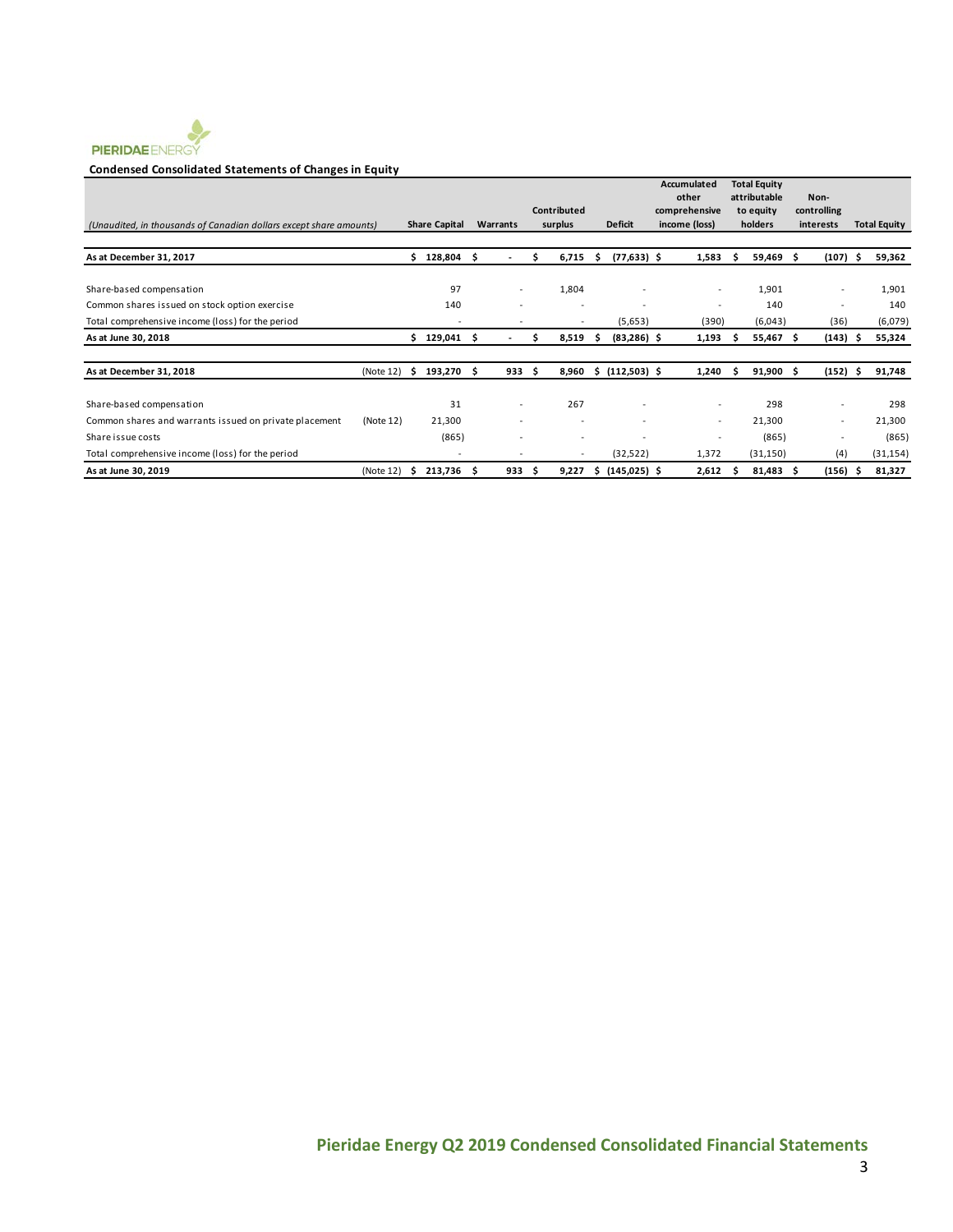

#### **Condensed Consolidated Statements of Cash Flows**

|                                                   |               | Three months ended June 30, |              | Six months ended June 30, |         |
|---------------------------------------------------|---------------|-----------------------------|--------------|---------------------------|---------|
| (Unaudited, in thousands of Canadian dollars)     |               | 2019                        | 2018         | 2019                      | 2018    |
|                                                   |               |                             |              |                           |         |
| <b>Operating activities</b>                       |               |                             |              |                           |         |
| Net loss                                          | \$            | $(19,530)$ \$               | $(2,730)$ \$ | $(32,526)$ \$             | (5,689) |
| Depletion and depreciation                        | (Notes 7 & 8) | 3,998                       | 5            | 8,343                     | 10      |
| Deferred tax recovery                             |               | $\blacksquare$              | (17)         | $\blacksquare$            | (17)    |
| Share-based compensation                          | (Note 13)     | 118                         | 538          | 267                       | 1,756   |
| Amortization of deferred lease inducements        |               | (2)                         | (7)          | (12)                      | (10)    |
| Impairment of exploration and evaluation assets   | (Note 6)      |                             |              | 7,859                     |         |
| Accretion                                         | (Note 11)     | 715                         | 12           | 1,421                     | 26      |
| Share of net loss of associates                   |               | 3                           | 3            | 6                         | 6       |
| Gain on disposal                                  |               |                             |              | (55)                      |         |
| Site restoration expenditures                     |               | (18)                        | ÷,           | (116)                     |         |
| Foreign exchange (gain) loss                      |               | 15                          | (502)        | (3)                       | (206)   |
| Changes in non-cash working capital               |               | (2,001)                     | 945          | (18,970)                  | 223     |
| Cash provided by operating activities             |               | (16, 702)                   | (1,753)      | (33,786)                  | (3,901) |
|                                                   |               |                             |              |                           |         |
| <b>Investing activities</b>                       |               |                             |              |                           |         |
| Additions to property, plant and equipment        |               |                             | (338)        |                           | (371)   |
| Additions to petroleum and natural gas properties | (Note 7)      | (867)                       | (84)         | (1,323)                   | (113)   |
| Additions to exploration and evaluation assets    | (Note 6)      | (50)                        | (100)        | (166)                     | (289)   |
| Cash used in investing activities                 |               | (917)                       | (522)        | (1,489)                   | (773)   |
|                                                   |               |                             |              |                           |         |
| <b>Financing activities</b>                       |               |                             |              |                           |         |
| Issuance of share capital, net of costs           | (Note 12)     | 2,200                       | 25           | 20,466                    | 140     |
| Restricted cash                                   | (Note 14)     |                             | (500)        | 5,507                     | (500)   |
| Increase in convertible debt                      | (Note 3)      | 10,000                      | $\bar{a}$    | 10,000                    |         |
| Repayment of bank debt                            |               | (1)                         | (2)          | (3)                       | (4)     |
| Payments on lease obligations                     | (Note 9)      | (112)                       | ÷,           | (207)                     |         |
| Repayment of promissory notes                     |               |                             |              |                           | (25)    |
| Cash provided by financing activities             |               | 12,087                      | (477)        | 35,763                    | (389)   |
|                                                   |               |                             |              |                           |         |
| Increase (decrease) in cash and cash equivalents  |               | (5,532)                     | (2,752)      | 488                       | (5,063) |
| Cash and cash equivalents, beginning of period    |               | 16,158                      | 18,925       | 9,112                     | 21,238  |
| Effect of foreign exchange on cash                |               | (19)                        | (4)          | 1,007                     | (6)     |
| Cash and cash equivalents, end of period          | \$            | 10,607 \$                   | $16,169$ \$  | 10,607 \$                 | 16,169  |
| Cash paid:                                        |               |                             |              |                           |         |

Interest  $\begin{array}{ccc} 5 & 14 & 5 & 543 \end{array}$ **Income taxes** and the set of the set of the set of the set of the set of the set of the set of the set of the set of the set of the set of the set of the set of the set of the set of the set of the set of the set of the s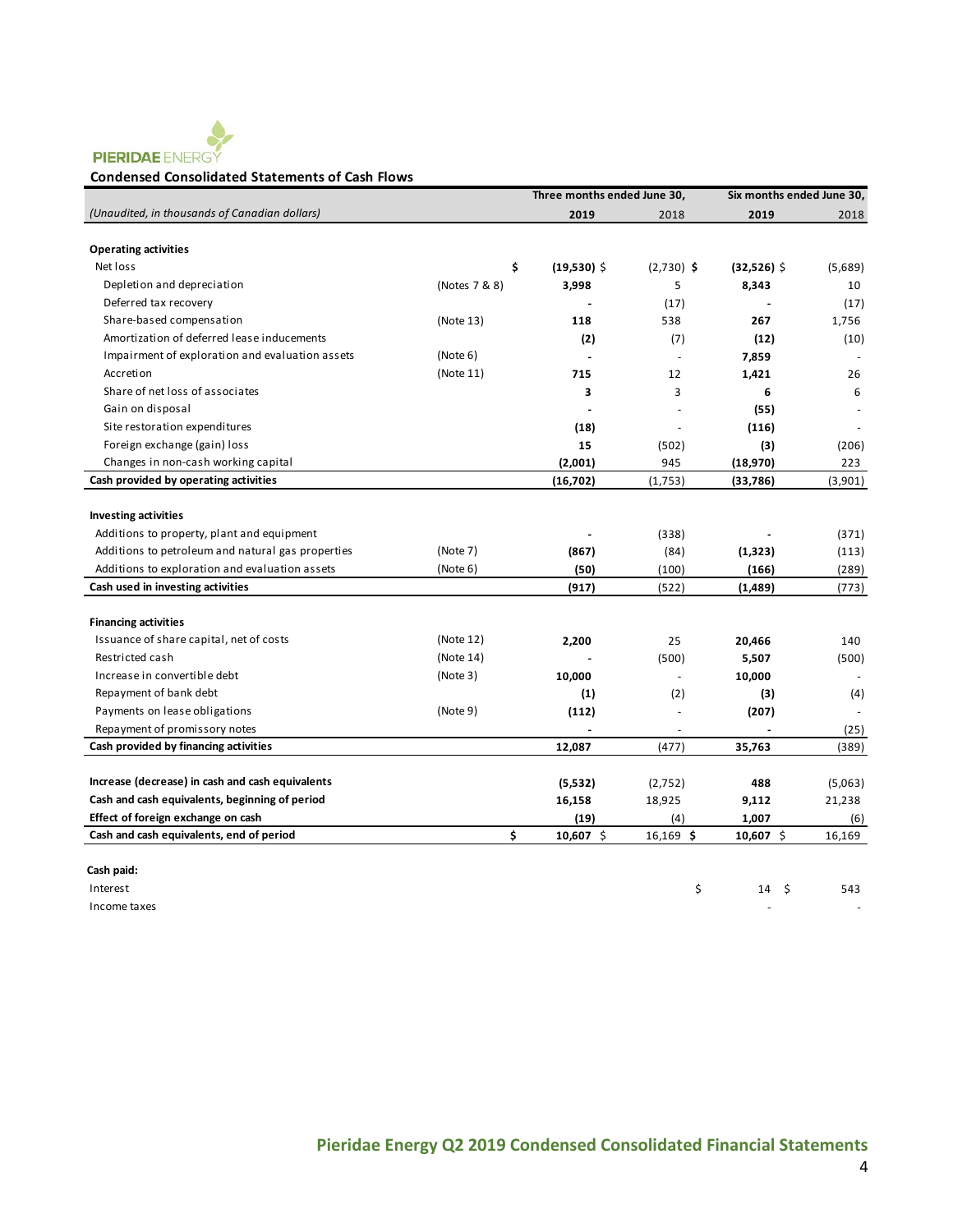# Notes to the Condensed Consolidated Financial Statements (unaudited)

## 1. CORPORATE INFORMATION

Pieridae Energy Limited (the "Company" or "Pieridae"), is a publicly traded, Canadian based Company engaged in the development of a fully integrated liquefied natural gas ("LNG") project to be built in Goldboro, Nova Scotia. The Company is also involved in the acquisition, development and production of petroleum and natural gas resources located in Alberta, British Columbia, Quebec and New Brunswick. The common shares of Pieridae trade on the Toronto Venture Exchange ("TSX") under the symbol PEA.V.

The Company was incorporated on May 29, 2012 under the laws of Canada. It is headquartered at 3100, 308 - 4th Avenue SW, Calgary, Alberta, T2P 0H7.

#### NON-CONTROLLING INTEREST

During 2014, the Company, Pieridae Energy (Canada) Ltd. and Uniper Global Commodities S.E. ("Uniper") entered into an agreement, whereby Uniper acquired a one percent ownership interest in Goldboro LNG LP and Pieridae Energy (Canada) Ltd. As at December 31, 2018, the ownership interest of Uniper was 0.8%.

## 2. BASIS OF PRESENTATION

The condensed consolidated interim unaudited ("consolidated financial statements") have been prepared in accordance with IAS 34, Interim Financial Reporting. The interim consolidated financial statement note disclosures do not include all of those required by International Financial Reporting Standards as issued by the International Accounting Standards Board ("IFRS") applicable for annual financial statements. Accordingly, the consolidated financial statements should be read in conjunction with the audited consolidated financial statements, and notes thereto, as at and for the year ended December 31, 2018.

The consolidated financial statements were approved by the Board of Directors of Pieridae on August 8, 2019.

The consolidated financial statements have been prepared on a going concern basis using the historical cost convention, which contemplates the realization of assets and settlements of liabilities in the normal course of operations for the foreseeable future. During the six months ended June 30, 2019, and consistent with the fact that a large proportion of the Company's activities are still in the developmental stage, the Company generated a net loss of \$32.5 million and negative cash flow from operations of \$33.8 million. The Company's current liabilities also exceed its current assets by \$77.9 million, and its term debt of \$50.0 million is due on September 30, 2019. The Company also incurred an additional \$10.0 million in convertible debt in the most recent quarter in association with the announced acquisition of additional producing properties and midstream assets from Shell Canada Energy (Note 3). The \$10.0 million convertible debenture funded the deposit for this acquisition. This deposit is not refundable. The total purchase price for this acquisition is estimated to be \$190.0 million. Pieridae is currently working to raise the capital needed to fund the purchase price. There is no guarantee that the Company will be successful. These conditions indicate the existence of material uncertainties that may cast significant doubt about Pieridae's ability to continue as a going concern. The Company expects to incur further losses in the development of its LNG business and will require additional debt and equity financing to fund the future development of its LNG project and any additional associated natural gas asset acquisitions. While the company has been successful in raising financing in the past, there can be no assurance that it will be able to do so in the future. These consolidated financial statements do not reflect adjustments in the carrying value of assets and liabilities, revenue or expenses, nor the statement of financial position classification that would be necessary if the going concern assumption was not valid. Such adjustments could be material.

The consolidated financial statements are presented in Canadian dollars which is the functional and presentation currency of the Company. All financial information is rounded to the nearest thousand, except per share amounts or where otherwise indicated.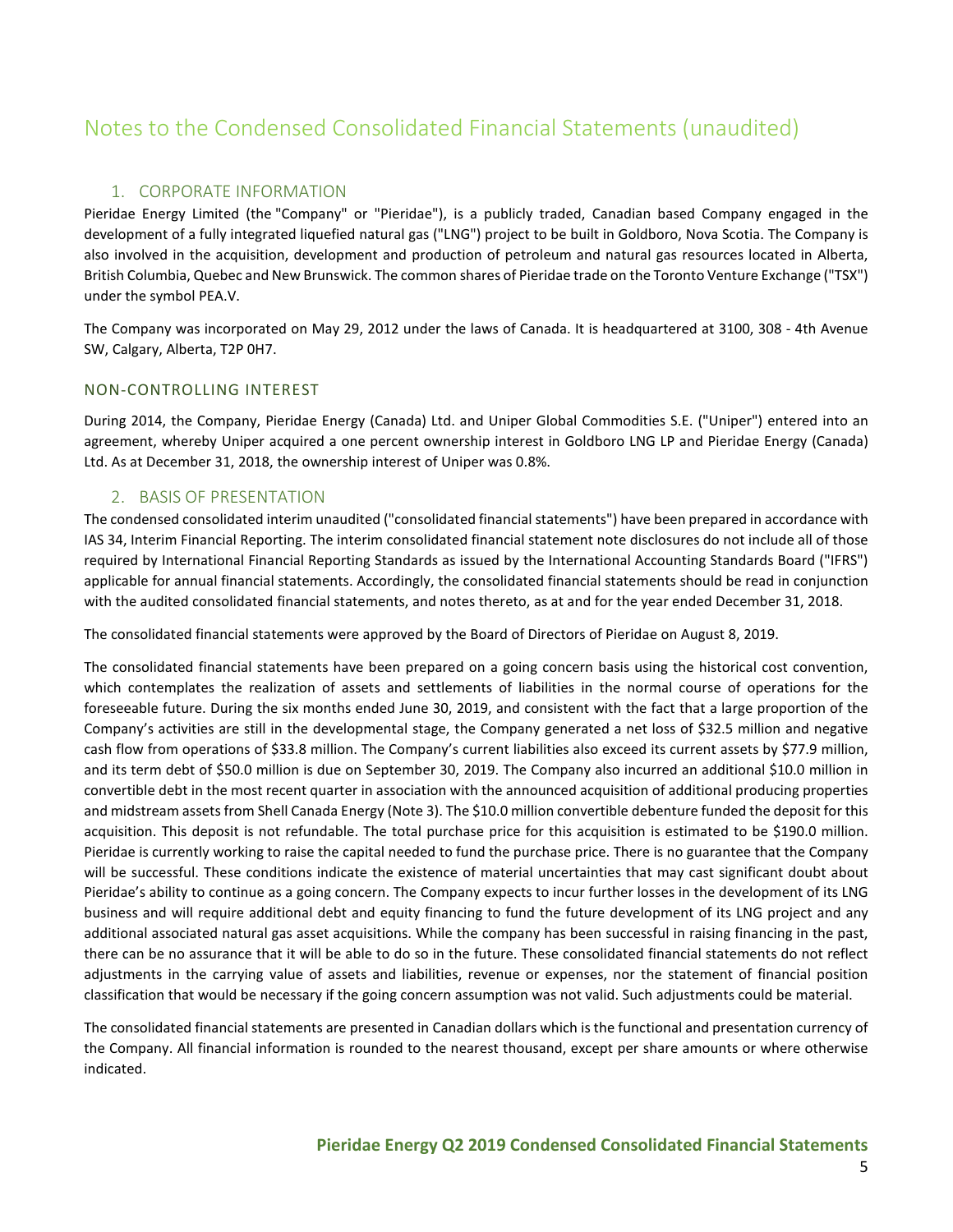## 3. ASSET ACQUISITION

On June 26, 2019, Pieridae announced that it had signed a purchase and sale agreement ("PSA") with Shell Canada Energy ("Shell") to purchase all of Shell's midstream and upstream assets in the southern Alberta Foothills for a purchase price of \$190.0 million, subject to normal adjustments (the "Shell Acquisition"). The purchase price for the Shell Acquisition will be satisfied via (i) the payment to Shell of \$175.0 million in cash (net of adjustments), to be raised by Pieridae through the issuance of term debt and equity, and (ii) the issuance of Pieridae common shares to Shell having an aggregate value of \$15.0 million, with Shell's ownership interest not to exceed 9 percent of the issued and outstanding shares of the Company (such value to be determined proximate to the time of closing of the Shell Acquisition, in accordance with the terms of the PSA). Closing of the Shell Acquisition remains subject to satisfactory completion of due diligence by Pieridae on the assets being acquired. Subject to such due diligence completion, the closing of the Shell Acquisition is expected to occur in the third quarter of 2019. On signing of the PSA, Pieridae paid a non-refundable deposit to Shell of \$10.0 million. This deposit is included in prepaid expenses and deposits.

To fund the initial down payment, the Company also announced that it had closed (i) a non-brokered private placement of common shares of the Company at a price of \$0.86 per share for gross proceeds of \$2.2 million and (ii) a non-brokered private placement of a secured convertible debenture of the Company (the "Convertible Debenture") for aggregate gross proceeds of \$10.0 million. Total gross proceeds were \$12.2 million. The common shares of the Company issuable upon conversion of the Convertible Debenture will be issued immediately after the Shell Acquisition has been completed. The conversion price of the common shares issuable upon conversion of the Convertible Debenture is \$0.86 per common share, subject to adjustment in accordance with the terms of the Convertible Debenture. If the Shell Acquisition is not completed and the Convertible Debenture has not been converted into common shares, the principal and interest owing under the Convertible Debenture is due and payable to the holder on the earliest of (i) September 30, 2019 and (ii) the day which an acceleration notice is delivered or deemed to be delivered. The Convertible Debenture bears interest at 9.5 percent per annum. Interest is payable on conversion or cancellation.

# 4. SIGNIFICANT ACCOUNTING POLICIES

The accounting policies, critical accounting judgments and significant estimates used in preparation of the 2018 annual financial statements have been applied in the preparation of these consolidated financial statements, except for the adoption of IFRS 16 Leases as described below.

# CHANGES IN SIGNIFICANT ACCOUNTING POLICIES

#### *Leases*

Pieridae adopted IFRS 16 Leases on January 1, 2019 using the modified retrospective approach. The modified retrospective approach does not require restatement of comparative financial information as it recognizes the cumulative effect on transition as an adjustment to opening retained earnings and applies the standard prospectively. Comparative information in the Company's consolidated statements of financial position, consolidated statements of loss and comprehensive loss, consolidated statements of changes in equity, and consolidated statements of cash flows has not been restated. The cumulative effect of initial application of the standard was to recognize a \$2.7 million increase to right-of-use assets ("lease assets") and a \$2.7 million increase to lease obligations. Initial measurement of the lease obligation was determined based on the remaining lease payments at January 1, 2019, using a variety of incremental borrowing rates specific to the respective assets. The lease assets were initially recognized at an amount equal to the lease obligations. The lease assets and lease obligations recognized largely relate to the Company's head office lease in Calgary.

The adoption of IFRS 16 using the modified retrospective approach allowed the Company to use the following practical expedients in determining the opening transition adjustment:

- leases with a term of less than 12 months as at January 1, 2019 were accounted for as short-term leases;
- leases with an underlying asset of low value are recorded as an expense and not recognized as a lease asset; and
- leases with similar characteristics were accounted for as a portfolio using a single discount rate.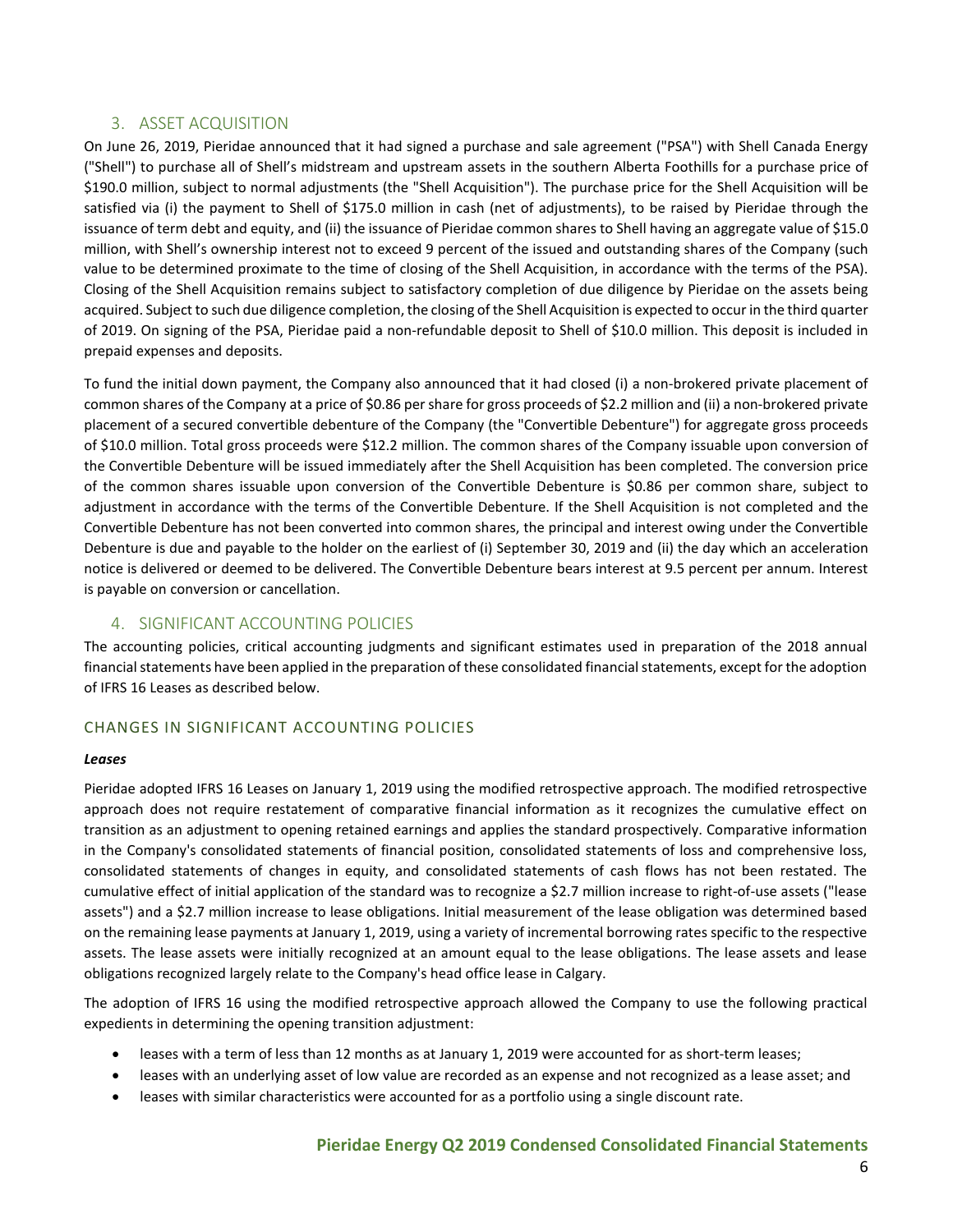The Company's accounting policy for leases effective January 1, 2019 is set forth below. Comparative information continues to be accounted for in accordance with the Company's previous accounting policy found in the December 31, 2018 audited financial statements.

A contract is, or contains, a lease if the contract conveys the right to control the use of an identified asset for a period of time in exchange for consideration. A lease obligation, and corresponding lease asset, are recognized at the commencement of the lease. The present value of the lease obligation is based on the future lease payments and is discounted using the Company's incremental borrowing rate when the rate implicit in the lease is not readily available. The Company uses a single discount rate for a portfolio of leases with similar characteristics. The lease asset is recognized at the amount of the lease obligation, adjusted for lease incentives received and initial direct costs, on commencement of the lease. Depreciation is recognized on the lease asset over the shorter of the estimated useful life of the asset or the lease term. Lease payments are allocated between the liability and interest expense. Interest expense is recognized on the lease obligations using the effective interest rate method and payments are applied against the lease obligation.

The preparation of the consolidated financial statements in accordance with IFRS requires management to make judgments, estimates, and assumptions that affect the reported amount of assets, liabilities, income, and expenses. Actual results could differ significantly from these estimates. Management has made the following judgments, estimates, and assumptions related to the accounting for leases. The carrying amounts of the right-of-use assets, lease obligations, and the resulting interest and depletion and depreciation expense are based on the implicit interest rate within the lease arrangement or, if this information is unavailable, the incremental borrowing rate. Incremental borrowing rates are based on judgments including economic environment, term, and the underlying risk inherent to the asset.

## 5. SEGMENTED FINANCIAL INFORMATION

Pieridae's reportable segments are determined based on the nature of the underlying operations. The breakdown of the respective lines of business is as follows:

- Upstream is represented predominantly by the properties acquired from Ikkuma Resources Corp. in 2018. However, it also includes the Company's upstream operations in Quebec and New Brunswick. Segmented determinations are based on the operations of the separate subsidiaries involved in these activities. Upstream is currently the only segment generating operating revenues.
- LNG is based on the operations of a single subsidiary engaged in activities associated with the development of the Company's proposed Liquified Natural Gas facility in Goldboro Nova, Scotia and corporate overhead costs.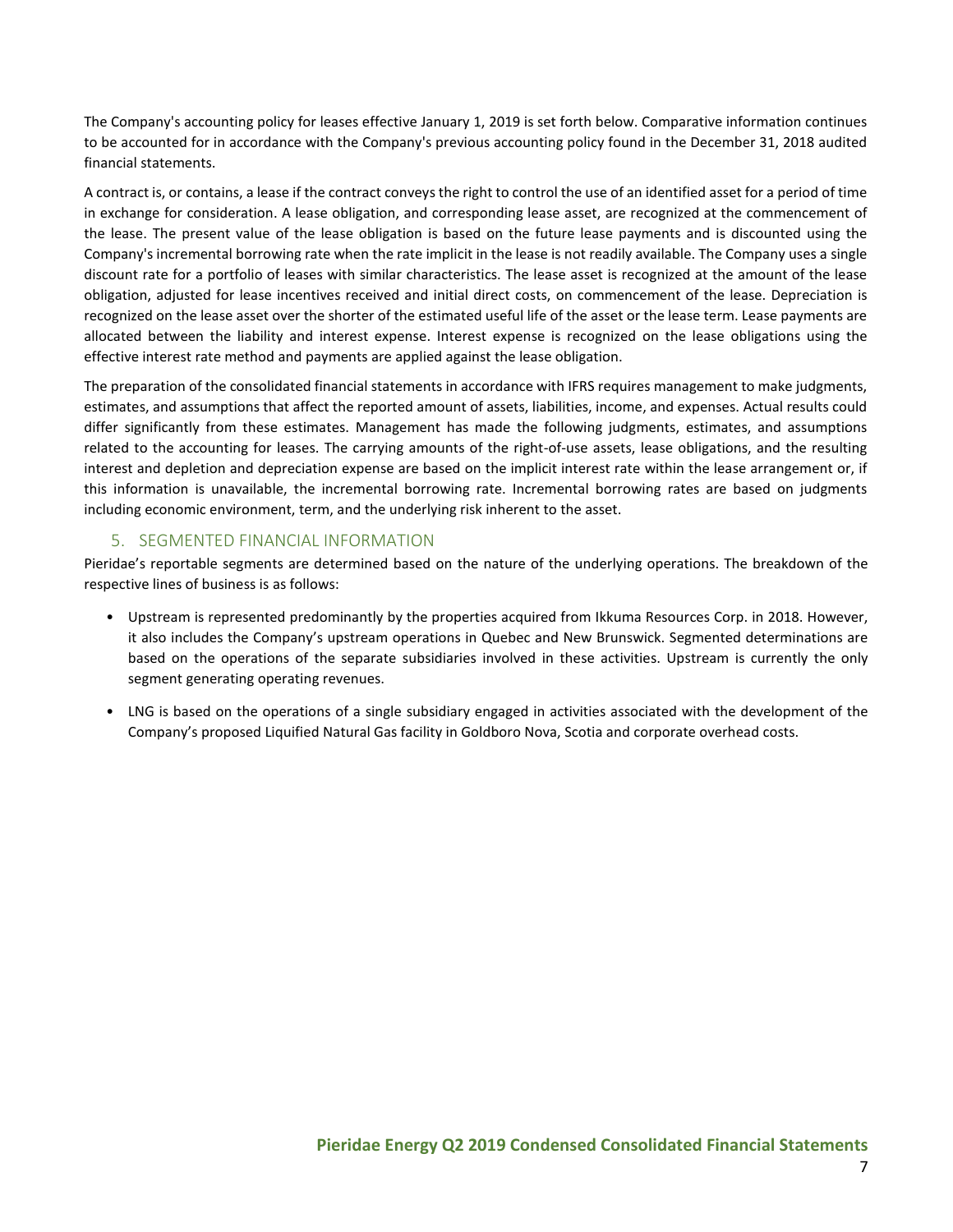| <b>Segmented Information</b>                         | Three months ended June 30 |                |                          |                          |                          |               |         |
|------------------------------------------------------|----------------------------|----------------|--------------------------|--------------------------|--------------------------|---------------|---------|
|                                                      |                            | Upstream       |                          | <b>LNG</b>               |                          | Consolidated  |         |
| (Unaudited, in thousands of Canadian dollars)        |                            | 2019           | 2018                     | 2019                     | 2018                     | 2019          | 2018    |
| Revenue                                              |                            |                |                          |                          |                          |               |         |
| Petroleum and natural gas                            | \$                         | 12,334         |                          |                          | -\$                      | 12,334        |         |
| Royalties                                            |                            | (413)          | $\overline{\phantom{a}}$ | $\overline{\phantom{a}}$ | $\overline{\phantom{a}}$ | (413)         |         |
|                                                      |                            | 11,921         | $\overline{\phantom{a}}$ | $\overline{a}$           | $\blacksquare$           | 11,921        |         |
| Project management                                   |                            | 30             | 66                       |                          |                          | 30            | 66      |
| Other income                                         |                            | 1,436          |                          |                          |                          | 1,436         |         |
|                                                      |                            | 13,387         | 66                       |                          |                          | 13,387        | 66      |
| Realized gain (loss) on risk manangement contracts   |                            |                |                          |                          |                          |               |         |
| Unrealized gain (loss) on risk manangement contracts |                            | $\overline{a}$ | $\overline{\phantom{a}}$ | $\overline{a}$           | $\overline{\phantom{a}}$ |               |         |
|                                                      |                            | 13,387         | 66                       | $\blacksquare$           | $\blacksquare$           | 13,387        | 66      |
| <b>Expenses</b>                                      |                            |                |                          |                          |                          |               |         |
| Operating expenses                                   |                            | 13,528         | 233                      |                          |                          | 13,528        | 233     |
| Administrative expenses                              |                            | 1,518          | 487                      | 2,220                    | 342                      | 3,738         | 829     |
| Development expenses                                 |                            |                |                          | 7,841                    | 1,683                    | 7,841         | 1,683   |
| Transportation                                       |                            | 1,787          |                          |                          |                          | 1,787         |         |
| Impairment of exploration and evaluation assets      |                            |                |                          |                          |                          |               |         |
| Share-based compensation                             |                            | 23             | 574                      | 95                       | $\overline{\phantom{a}}$ | 118           | 574     |
| Loss (gain) on foreign exchange                      |                            | 3              |                          | 12                       | (502)                    | 15            | (502)   |
| Depletion and depreciation                           |                            | 3,998          | 15                       | $\blacksquare$           |                          | 3,998         | 15      |
| Financial (income) and expenses                      |                            | 1,889          |                          |                          | (23)                     | 1,889         | (23)    |
| Share of net loss of associates                      |                            | 3              | 3                        |                          |                          | 3             | 3       |
| Gain on disposal                                     |                            |                |                          |                          | $\overline{\phantom{a}}$ |               |         |
|                                                      |                            | 22,749         | 1,312                    | 10,168                   | 1,500                    | 32,917        | 2,812   |
| Income (loss) before income tax                      |                            | (9, 362)       | (1, 246)                 | (10, 168)                | (1,500)                  | (19,530)      | (2,746) |
| Deferred tax recovery                                |                            |                | (16)                     |                          |                          |               | (16)    |
| Net income (loss)                                    | \$                         | $(9,362)$ \$   | $(1,230)$ \$             | $(10, 168)$ \$           | $(1,500)$ \$             | $(19,530)$ \$ | (2,730) |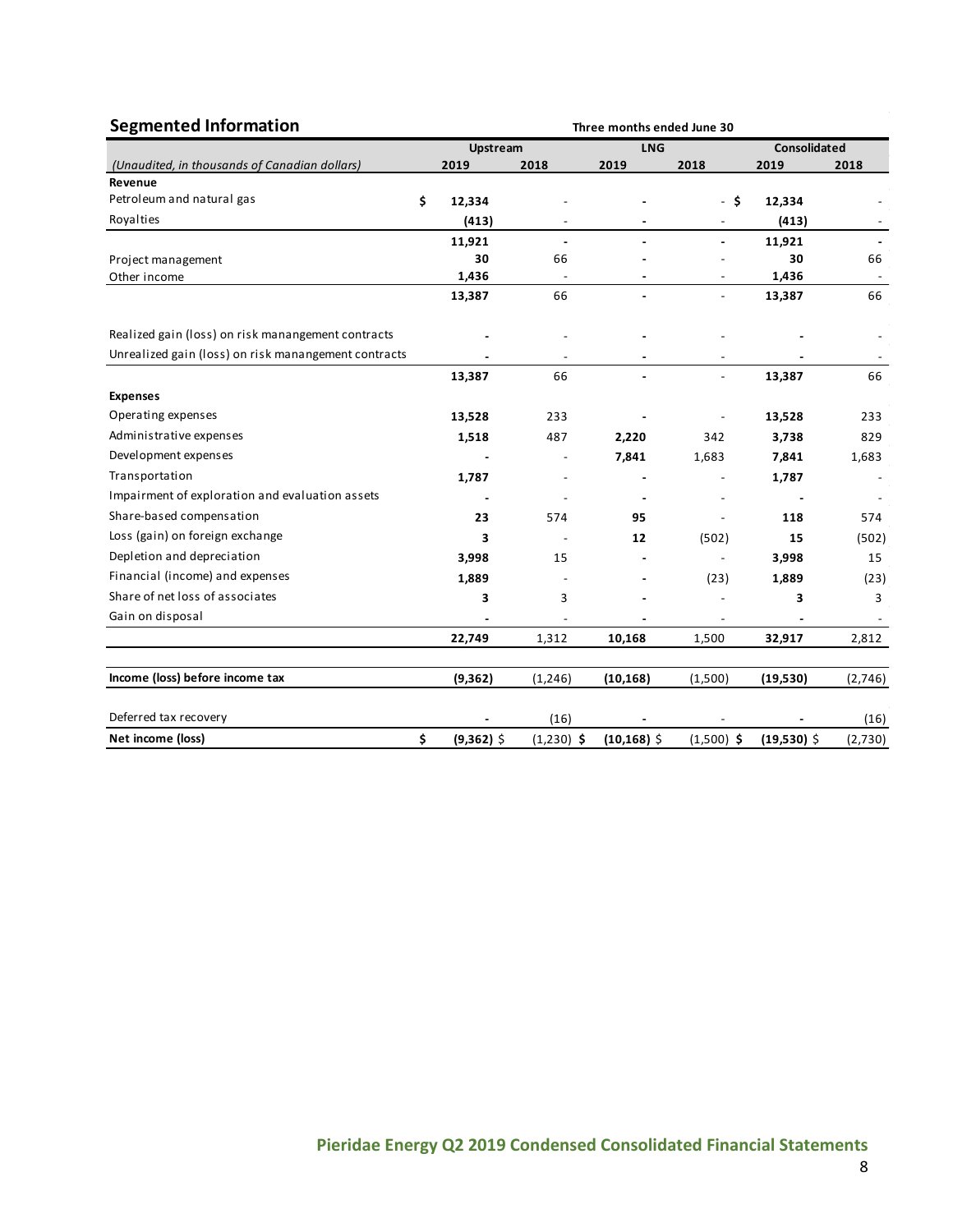| <b>Segmented Information</b>                         |                         |                             | Six months ended June 30 |                          |                     |         |
|------------------------------------------------------|-------------------------|-----------------------------|--------------------------|--------------------------|---------------------|---------|
|                                                      | Upstream                |                             | <b>LNG</b>               |                          | <b>Consolidated</b> |         |
| (Unaudited, in thousands of Canadian dollars)        | 2019                    | 2018                        | 2019                     | 2018                     | 2019                | 2018    |
| Revenue                                              |                         |                             |                          |                          |                     |         |
| Petroleum and natural gas                            | \$<br>35,624            |                             |                          | - \$                     | 35,624              |         |
| Royalties                                            | (1, 333)                |                             |                          |                          | (1, 333)            |         |
|                                                      | 34,291                  | $\overline{\phantom{a}}$    | $\overline{a}$           | $\blacksquare$           | 34,291              |         |
| Project management                                   | 30                      | 82                          |                          |                          | 30                  | 82      |
| Other income                                         | 2,704                   |                             |                          |                          | 2,704               |         |
|                                                      | 37,025                  | 82                          |                          | $\overline{a}$           | 37,025              | 82      |
| Realized gain (loss) on risk manangement contracts   | (657)                   |                             |                          |                          | (657)               |         |
| Unrealized gain (loss) on risk manangement contracts | 1                       |                             |                          |                          | 1                   |         |
|                                                      | 36,369                  | 82                          |                          |                          | 36,369              | 82      |
| <b>Expenses</b>                                      |                         |                             |                          |                          |                     |         |
| Operating expenses                                   | 29,722                  | 324                         |                          |                          | 29,722              | 324     |
| Administrative expenses                              | 2,857                   | 771                         | 4,913                    | 742                      | 7,770               | 1,513   |
| Development expenses                                 |                         |                             | 7,841                    | 2,260                    | 7,841               | 2,260   |
| Transportation                                       | 3,416                   |                             |                          |                          | 3,416               |         |
| Impairment of exploration and evaluation assets      | 7,859                   |                             |                          | $\overline{\phantom{a}}$ | 7,859               |         |
| Share-based compensation                             | 53                      | 1,734                       | 214                      | 167                      | 267                 | 1,901   |
| Loss (gain) on foreign exchange                      | (5)                     |                             | 2                        | (206)                    | (3)                 | (206)   |
| Depletion and depreciation                           | 8,343                   | 31                          |                          | $\overline{\phantom{a}}$ | 8,343               | 31      |
| Financial (income) and expenses                      | 3,729                   |                             |                          | (42)                     | 3,729               | (42)    |
| Share of net loss of associates                      | 6                       | 6                           |                          |                          | 6                   | 6       |
| Gain on disposal                                     | (55)                    |                             | $\blacksquare$           |                          | (55)                |         |
|                                                      | 55,925                  | 2,866                       | 12,970                   | 2,921                    | 68,895              | 5,787   |
| Income (loss) before income tax                      | (19, 556)               | (2,784)                     | (12, 970)                | (2,921)                  | (32, 526)           | (5,705) |
|                                                      |                         |                             |                          |                          |                     |         |
| Deferred tax recovery                                |                         | (16)                        |                          |                          |                     | (16)    |
| <b>Net loss</b>                                      | \$<br>$(19,556)$ \$     | $(2,768)$ \$                | $(12,970)$ \$            | $(2,921)$ \$             | $(32,526)$ \$       | (5,689) |
|                                                      |                         |                             |                          |                          |                     |         |
| As at                                                | <b>June 30,</b><br>2019 | <b>December</b><br>31, 2018 |                          |                          |                     |         |
| Upstream assets                                      | \$<br>$352,986$ \$      | 357,287                     |                          |                          |                     |         |
| LNG assets                                           | 13,079                  | 13,386                      |                          |                          |                     |         |
| Total consolidated assets                            | \$<br>$366,065$ \$      | 370,673                     |                          |                          |                     |         |

 $\mathcal{A}$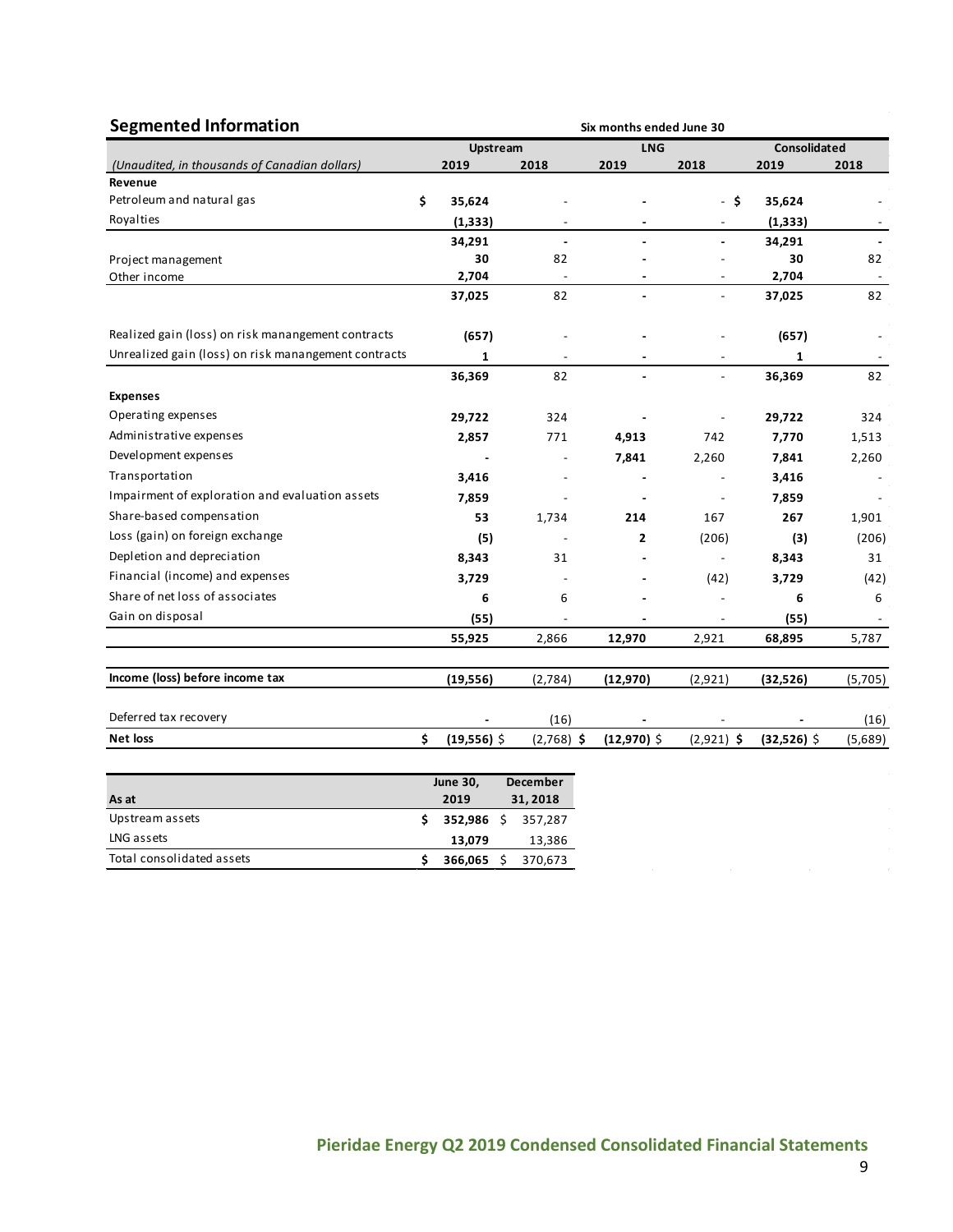## 6. EXPLORATION AND EVALUATION

| At December 31, 2018                   | 27,573  |
|----------------------------------------|---------|
| Additions                              | 166     |
| Change in asset retirement obligations | 66      |
| Impairment                             | (7,859) |
| At June 30, 2019                       | 19,946  |

Exploration and evaluation ("E&E") assets consist of the Company's undeveloped land, seismic and exploration projects, which are pending the determination of technical feasibility and commercial viability. In Q1 2019 management re-evaluated the Company's prospects in Quebec and compared these to other opportunities available to the Company. Management concluded that renewing some petroleum licenses in Quebec was not in the best interests of the Company. Consequently, only licenses for properties which held the most promise, and likelihood of exploratory success, were renewed. The other licenses were relinquished. This was deemed as an indicator of impairment for the related properties, and an impairment charge was recognized in the first quarter of 2019.

# 7. PETROLEUM AND NATURAL GAS PROPERTIES AND EQUIPMENT

| <b>Historical Cost</b>                 |         |
|----------------------------------------|---------|
| At December 31, 2018                   | 302,351 |
| Additions                              | 614     |
| Change in asset retirement obligations | 4,267   |
| At June 30, 2019                       | 307,232 |

In Q2 2019, the Company identified additional working capital that had been part of the acquisition of Ikkuma Resources Corp. in December 2018. The increase in working capital was applied against the value of the petroleum properties.

| <b>Accumulated Depletion &amp; Depreciation</b> |       |
|-------------------------------------------------|-------|
| At December 31, 2018                            | 748   |
| Depletion and depreciation                      | 8,031 |
| At June 30, 2019                                | 8.779 |

| <b>Net Book Value</b> |         |
|-----------------------|---------|
| At December 31, 2018  | 301,603 |
| At June 30, 2019      | 298,453 |

# 8. RIGHT-OF-USE ASSETS

The following table details the cost and accumulated depreciation of Pieridae's ROU assets as at June 30, 2019:

| <b>Historical Cost</b>   | <b>Office</b>            | <b>Vehicles</b> | Equipment | <b>Total</b> |
|--------------------------|--------------------------|-----------------|-----------|--------------|
| Balance, January 1, 2019 | 2.174                    | 466             | 26        | 2,666        |
| Additions                | $\overline{\phantom{a}}$ | 253             | -         | 253          |
| At June 30, 2019         | 2.174                    | 719             | 26        | 2,919        |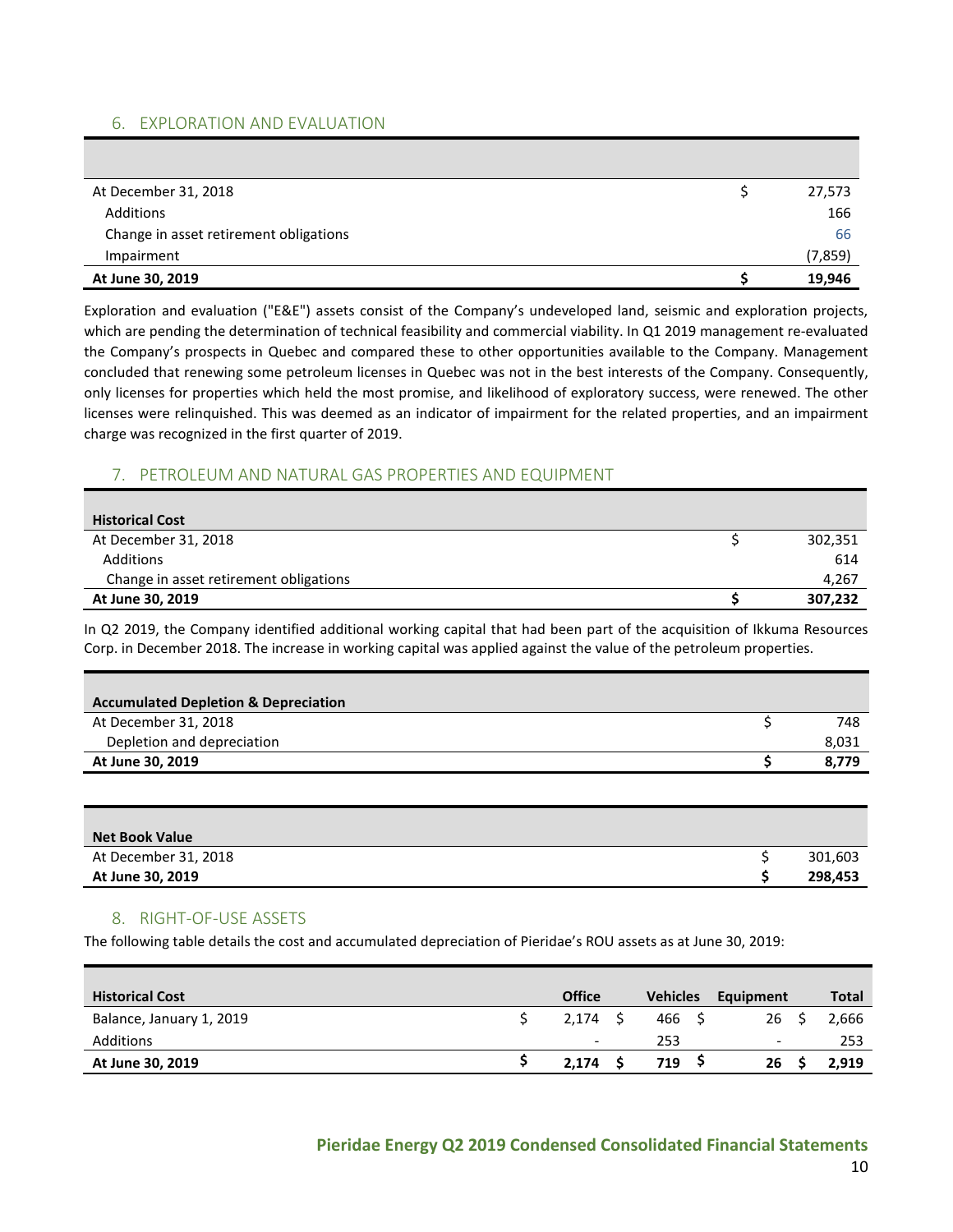| <b>Accumulated depreciation</b> | <b>Office</b> | <b>Vehicles</b>          | Equipment                | <b>Total</b> |
|---------------------------------|---------------|--------------------------|--------------------------|--------------|
| Balance, January 1, 2019        | $\sim 100$    | $\overline{\phantom{a}}$ | $\overline{\phantom{0}}$ | -            |
| Depreciation                    | 146           | 162                      | 4                        | 312          |
| At June 30, 2019                | 146           | 162                      | д                        | 312          |

| <b>Net Book Value</b>    | <b>Office</b>   | <b>Vehicles</b> | Equipment       | Total |
|--------------------------|-----------------|-----------------|-----------------|-------|
| Balance, January 1, 2019 | $2.174 \quad S$ | 466 S           | 26 <sub>5</sub> | 2,666 |
| At June 30, 2019         | 2,028           | 557             | 22              | 2,607 |

## 9. LEASE LIABILITIES

|                                                                | June 30, 2019 |
|----------------------------------------------------------------|---------------|
| Less than 1 year                                               | 1,010         |
| $1 - 3$ years                                                  | 1,813         |
| $4 - 5$ years                                                  | 139           |
| After 5 years                                                  | 63            |
| Total lease payments                                           | 3,025         |
| Amount representing finance expense over the term of the lease | (299)         |
| Present value of net lease payments                            | 2,726         |
| Less current portion of lease liabilities                      | (874)         |
| Non-current portion of lease liabilities                       | 1,852         |

For the three and six months ended June 30, 2019, the Company recorded interest of \$29 thousand and \$43 thousand, respectively, and payments of \$112 thousand and \$207 thousand, related to its lease obligations. The undiscounted amount of estimated future cashflows required to settle these leases is \$3.0 million.

## 10. FINANCIAL INCOME AND EXPENSES

|                                       | Three months ended<br><b>June 30,</b> |  |                 |  |       | Six months ended June<br>30, |      |  |
|---------------------------------------|---------------------------------------|--|-----------------|--|-------|------------------------------|------|--|
|                                       | 2019                                  |  | 2018            |  | 2019  |                              | 2018 |  |
| <b>Finance (Income) Expense</b>       |                                       |  |                 |  |       |                              |      |  |
| Interest expense                      | 1,244                                 |  | 16 <sub>5</sub> |  | 2,415 |                              | 28   |  |
| Interest income                       | (70)                                  |  | (52)            |  | (107) |                              | (97) |  |
| Accretion                             | 715                                   |  | 13              |  | 1,421 |                              | 27   |  |
| <b>Total finance (income) expense</b> | 1,889                                 |  | (23)            |  | 3,729 |                              | (42) |  |

Accretion expense represents accretion on the Company's decommissioning obligations.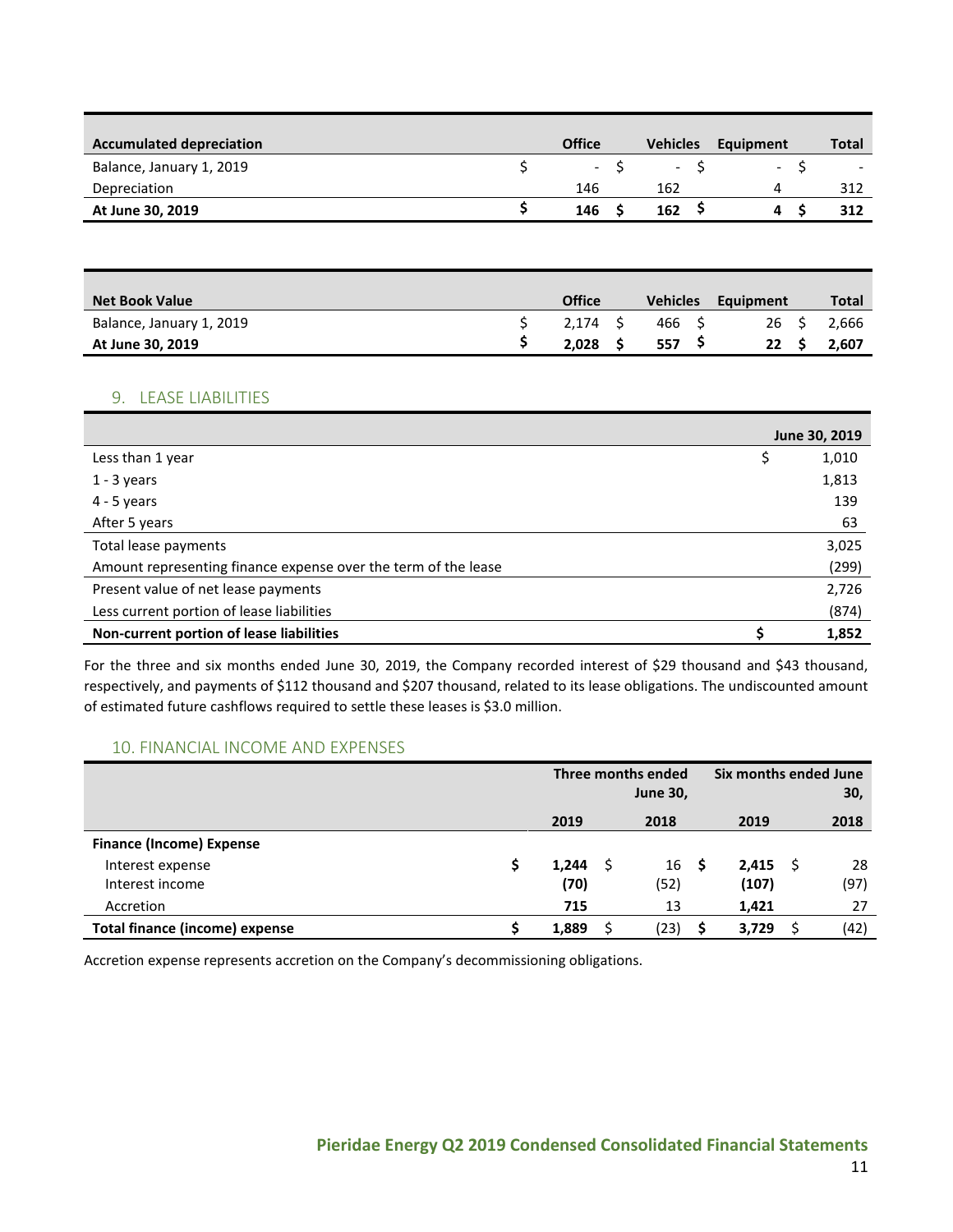## 11. DECOMMISSIONING OBLIGATIONS

|                                                | As at June 30, 2019 |         | As at December 31, 2018 |
|------------------------------------------------|---------------------|---------|-------------------------|
| Decommissioning obligations, beginning of year |                     | 158,236 | 2,740                   |
| Obligations acquired                           |                     |         | 154,972                 |
| Change in estimated future cash outflows       |                     | 4,267   | 1,731                   |
| <b>Obligations settled</b>                     |                     | (116)   | (1,260)                 |
| Accretion                                      |                     | 1.421   | 53                      |
| Decommissioning obligations, end of period     |                     | 163.808 | 158,236                 |

As at June 30, 2019, risk-free rates of 1.52% (<5 years), 1.90% (>10 years) (Dec 2018: 1.88% and 2.18% respectively) and an inflation rate of 2.0% (Dec 2018: 2.00%) were used to calculate the fair value of the decommissioning obligations. The \$4.3 million change in estimated future cash outflows is due to the decrease in risk free rates which occurred in Q1 2019.

## 12. SHARE CAPITAL

#### AUTHORIZED

The Company has an unlimited number of common shares with the holders of common shares entitled to one vote per share and an unlimited number of preferred shares issuable in series, with rights and privileges to be designated by the Board of Directors at the time of issuance. As at June 30, 2019 and December 31, 2018 there were no preferred shares outstanding.

The Company has undertaken two private placements of common shares in 2019. In February the Company raised \$19.1 million through a private placement at \$2.00 per share. In June, a second offering raised \$2.2 million at \$0.86 per share.

## ISSUED AND OUTSTANDING COMMON SHARES

|                                        |                         |   | As at June 30,<br>2019 |                         |   | As at December 31,<br>2018 |
|----------------------------------------|-------------------------|---|------------------------|-------------------------|---|----------------------------|
|                                        | Common<br><b>Shares</b> |   | Amount                 | Common<br><b>Shares</b> |   | Amount                     |
| <b>Balance beginning of the year</b>   | 74,516,594              | S | 193.270                | 50,481,197              | S | 128,804                    |
| Shares issued on stock option exercise | 44,115                  |   |                        | 52,446                  |   | 143                        |
| Shares issued in private placement     | 12,108,139              |   | 21.300                 | 2,358,824               |   | 8,020                      |
| Shares on corporate acquisition        |                         |   | $\blacksquare$         | 21,582,401              |   | 56,114                     |
| Share-based compensation               | 11,281                  |   | 31                     | 41,726                  |   | 189                        |
| Share issue costs                      |                         |   | (865)                  | ٠                       |   |                            |
| <b>Balance end of the period</b>       | 86,680,129              |   | 213,736                | 74,516,594              |   | \$193,270                  |

# 13. SHARE-BASED COMPENSATION

Pursuant to the Stock Option Plans, the Board of Directors may grant options to directors, officers, employees and other service providers. The aggregate number of shares that may be reserved for issuance pursuant to stock options may not exceed 8,412,199 common shares of the Company on a non-diluted basis as at the time of granting. Stock options expire not more than five years from the date of grant, or earlier if the individual ceases to be associated with the Company. As per the stock option plan adopted on June 18, 2019, options granted to directors vest immediately and for other participants, over a period of five years. All share-based compensation will be settled in equity.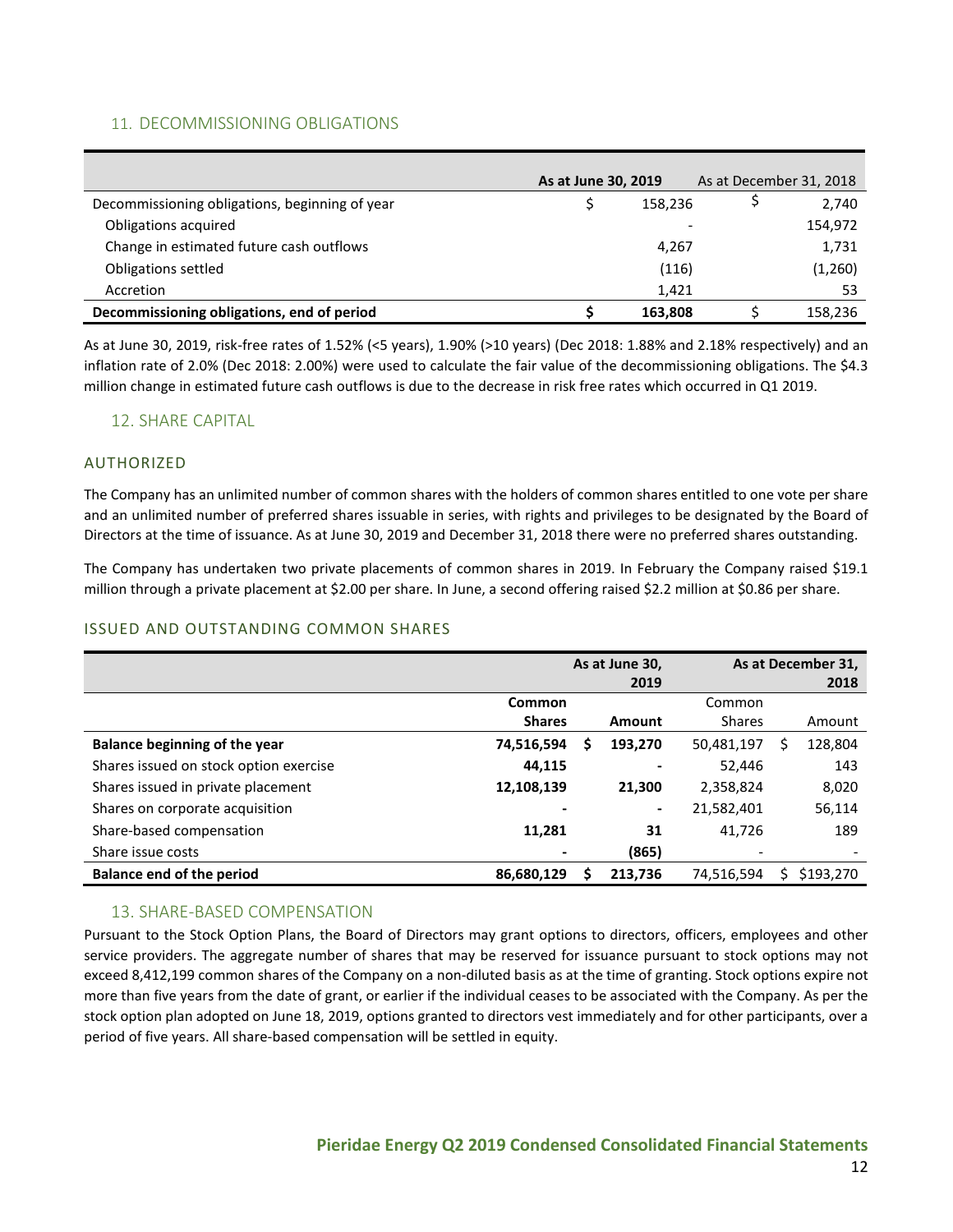The Company recorded share-based compensation expense of \$118 thousand and \$267 thousand, respectively, in the threeand six-month periods ended June 30, 2019 (\$574 thousand and \$1,901 thousand for the three- and six-month periods ended June 30, 2018). There were no options granted in the first or second quarters of 2019. The fair value of options granted in first quarter of 2018 was \$2.69. The number of options outstanding is detailed below:

|                         | <b>Weighted Average</b> |      |                |
|-------------------------|-------------------------|------|----------------|
|                         | <b>Exercise Price</b>   |      | <b>Options</b> |
| As at December 31, 2017 | \$                      | 4.92 | 1,835,385      |
| Granted                 |                         | 5.67 | 1,142,400      |
| Exercised               |                         | 2.82 | (52, 446)      |
| Forfeited               |                         | 6.76 | (271, 945)     |
| As at December 31, 2018 | \$                      | 4.85 | 2,653,394      |
| Exercised               |                         | 0.01 | (44, 115)      |
| Forfeited               |                         | 6.73 | (33,500)       |
| As at June 30, 2019     | Ś                       | 4.91 | 2,575,779      |

The following table summarizes stock options outstanding and exercisable at June 30, 2019:

|                       |               | <b>Stock Options Outstanding</b>                           |    |                                                        |                                                  | <b>Stock Options Exercisable</b>                 |  |                                                        |                                                  |
|-----------------------|---------------|------------------------------------------------------------|----|--------------------------------------------------------|--------------------------------------------------|--------------------------------------------------|--|--------------------------------------------------------|--------------------------------------------------|
| <b>Exercise Price</b> |               | Number of<br>Outstanding<br><b>Stock</b><br><b>Options</b> |    | Weighted<br>Average<br><b>Exercise</b><br><b>Price</b> | Weighted<br>Average<br>Remaining<br>Life (years) | Number of<br>Exercisable<br><b>Stock Options</b> |  | Weighted<br>Average<br><b>Exercise</b><br><b>Price</b> | Weighted<br>Average<br>Remaining<br>Life (years) |
|                       | $1.98 - 4.08$ | 1,086,148                                                  | \$ | 3.86                                                   | 1.95                                             | 1,056,435                                        |  | 3.90                                                   | 1.94                                             |
|                       | $5.67 - 8.04$ | 1,489,631                                                  |    | 5.68                                                   | 3.14                                             | 971,291                                          |  | 5.60                                                   | 2.86                                             |
|                       |               | 2,575,779                                                  |    | 4.91                                                   | 2.64                                             | 2,027,726                                        |  | 4.76                                                   | 2.40                                             |

## 14. CASH AND CASH EQUIVALENTS

|                                                               | As at June 30, 2019 |   | <b>Year Ended December</b><br>31, 2018 |
|---------------------------------------------------------------|---------------------|---|----------------------------------------|
| Cash                                                          | 14,726              | Ś | 18,738                                 |
| Less: restricted cash <sup>(1)</sup>                          | 4,119               |   | 8,626                                  |
| Less: restricted cash equivalents <sup>(1)</sup>              |                     |   | 1,000                                  |
|                                                               | 10,607              |   | 9,112                                  |
| Less: cash and cash equivalents held for exploration purposes |                     |   |                                        |
| Flow-through shares <sup>(2)</sup>                            | 736                 |   | 736                                    |
| Bourque project <sup>(3)</sup>                                | 725                 |   | 725                                    |
| <b>Total cash and cash equivalents</b>                        | 9,146               |   | 7,651                                  |

(1) As at June 30, 2019, \$4.1 million is pledged as security for LC's. Restricted cash of \$5.7 million was repatriated in January 2019.

(2) Cash and cash equivalents held for exploration purposes related to flow-through shares represent the unexpended proceeds of a flow-through share financing. According to

restrictions imposed under the financing arrangement, the Company must spend these funds on the exploration of oil and gas properties.

(3) Cash and cash equivalents on the Bourque project represent the remaining cash from partner advances which must be spent on exploration work related to the Bourque project.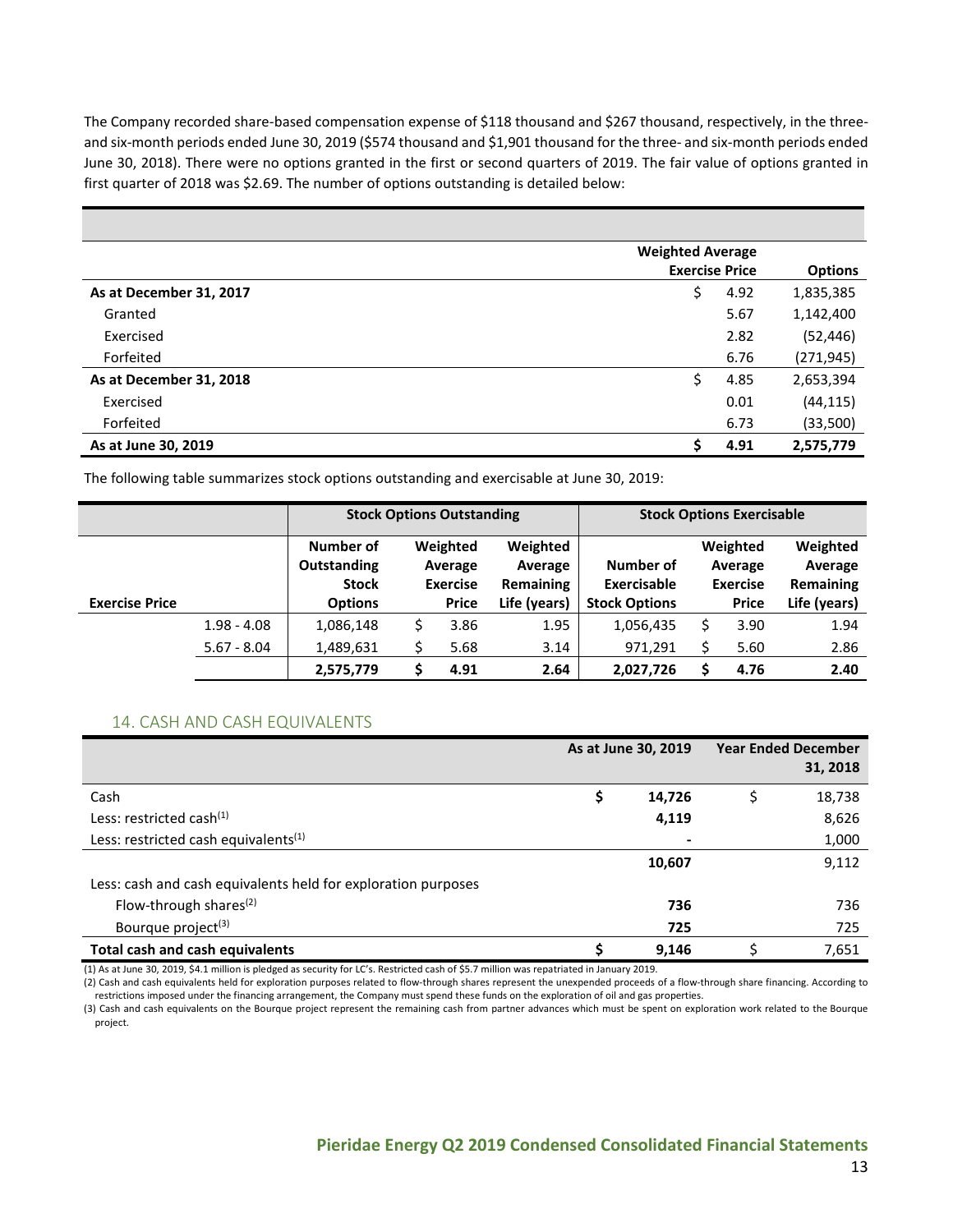## 15. DEFERRED ACCOUNTS PAYABLE

Deferred accounts payable reflects the amount due to a third-party engineering and construction company. Payment of this amount is contingent upon Pieridae proceeding with the construction of its LNG facility. If the project does not proceed, and at any time Pieridae cancels or abandons the project, the Company has no obligation to pay the remaining amount. If the Company proceeds with the project and awards the construction contract to this third party, the amount will be included in the fee structure of the construction contract, and paid over time. If the Company proceeds with the project but awards the construction contract to another third party, the amount will become due thirty days thereafter. The variation of the deferred accounts payable relates to foreign exchange gain or loss.

#### 16. PETROLEUM AND NATURAL GAS SALES

The Company's major revenue sources are comprised of sales from the production of natural gas, natural gas liquids and sulphur. The sale of these products is recognized when control of the product transfers to the customer and the cash collection is reasonably probable, upon delivery of the product. The sale of produced commodities are under contracts of varying terms of up to one year. Revenues are typically collected on the 25th day of the month following sale. Product sales are based on fixed or variable price contracts. Transaction prices for variable priced contracts are based on benchmark commodity prices and other variable factors, including quality differentials and location.

The Company's petroleum and natural gas revenues (net of royalties) are set out below. The Company had no petroleum and natural gas revenues in the three- or six-month periods ended June 30, 2018.

|                                         |        | Three months ended<br><b>June 30,</b> |                          |  |        | Six months ended June<br>30, |  |
|-----------------------------------------|--------|---------------------------------------|--------------------------|--|--------|------------------------------|--|
|                                         | 2019   |                                       | 2018                     |  | 2019   | 2018                         |  |
| Natural gas                             | 9,328  |                                       | $\sim$                   |  | 29,796 |                              |  |
| Natural gas liquids                     | 1,459  |                                       | $\overline{\phantom{a}}$ |  | 1,619  |                              |  |
| Sulphur                                 | 1,134  |                                       | $\overline{\phantom{a}}$ |  | 2,876  | $\overline{\phantom{a}}$     |  |
| Total petroleum and natural gas revenue | 11,921 |                                       | $\overline{\phantom{0}}$ |  | 34,291 |                              |  |

The Company also generates gas processing income for fees charged to third parties for processing in facilities where Pieridae has an ownership interest. This revenue is classified as other income on the condensed consolidated statement of loss and comprehensive loss.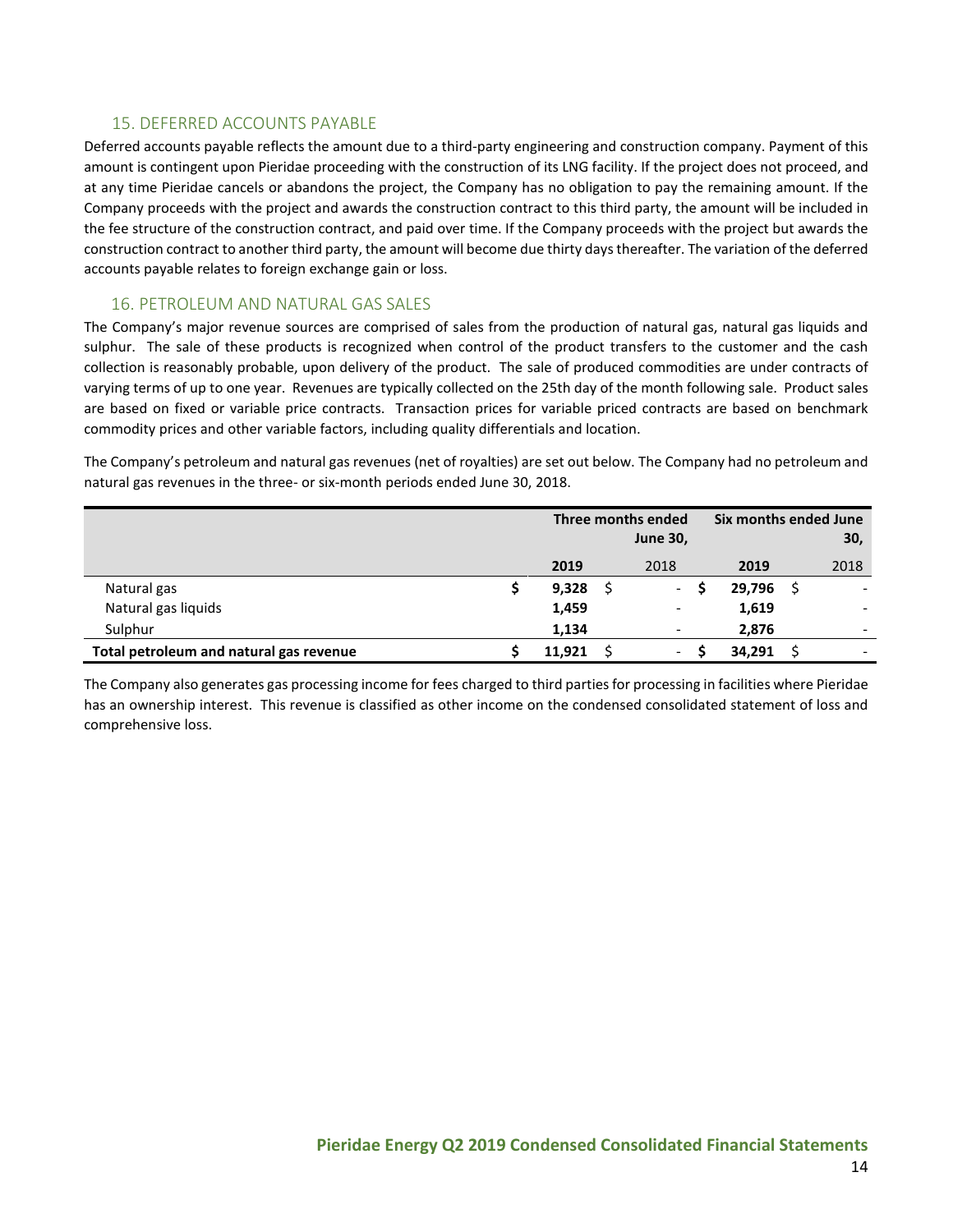## 17. FINANCIAL INSTRUMENTS AND RISK MANAGEMENT

The Company's financial assets and liabilities are comprised of cash, accounts receivable, accounts payable and accrued liabilities, lease liabilities, convertible debentures and term debt. The carrying value and fair value of the Company's financial instruments carried on the condensed consolidated statements of financial position are classified into the following categories:

|                                                |               |   | June 30, 2019     | <b>December 31, 2018</b> |                          |   |                   |
|------------------------------------------------|---------------|---|-------------------|--------------------------|--------------------------|---|-------------------|
|                                                | Carrying      |   |                   | Carrying                 |                          |   |                   |
| <b>Financial Assets at Amortized Cost</b>      | Value         |   | <b>Fair Value</b> |                          | Value                    |   | <b>Fair Value</b> |
| Accounts receivable                            | \$<br>13,339  | S | 13,339            |                          | \$16,187                 | S | 16,187            |
| <b>Financial Liabilities at Amortized Cost</b> |               |   |                   |                          |                          |   |                   |
| Accounts payable and accrued liabilities       | \$<br>48,823  | S | 48,823            |                          | \$60,922                 | S | 60,922            |
| Term debt                                      | 50,002        |   | 50,002            |                          | 50.007                   |   | 50,007            |
| Convertible loan                               | 10,000        |   | 10,000            |                          |                          |   |                   |
| Lease liabilities                              | 2.726         |   | 2.726             |                          | $\overline{\phantom{a}}$ |   |                   |
| <b>Total</b>                                   | \$<br>111.551 |   | 111.551           |                          | \$110.929                |   | 110.929           |

#### LIQUIDITY AND FUNDING RISK

Liquidity and funding risk is the risk that the Company may be unable to obtain sufficient cash or its equivalent in a timely and cost-effective manner to meet its commitments as they become due.

The Company will require significant additional financing to support operations, to close the Shell Acquisition, to advance expansion of its upstream operations and to ultimately fund the construction of its proposed LNG facility. Management will explore all options to achieve the appropriate funding levels. A source of future funds available to the Company is the issuance of additional shares. The Company's operations may also be financed in whole or in part with debt, a partnership agreement or a sale of an interest in an oil or natural gas property. Debt financing may increase the Company's debt levels above industry standards. Depending on future development and exploration plans, the Company may require additional equity and/or debt financing that may not be available, or available on favourable terms. The level of the Company's indebtedness that may occur from time to time could impair the Company's ability to obtain additional financing in the future on a timely basis to take advantage of business opportunities that may arise. Financing by way of a partnership or sale of an interest may reduce the interest held by the Company in the properties in respect of which the financing is obtained. There can be no assurance that such financing will be available to the Company. Furthermore, even if such financing is successfully secured, there can be no assurance it will be obtained on terms favourable to the Company or provide the Company with sufficient funds to meet its objectives. This may adversely affect the Company's business and financial position. If financing is obtained by issuing additional equity, control of the Company could be affected.

## 18. PER SHARE AMOUNTS

#### PER SHARE AMOUNTS

Per share amounts have been calculated on the weighted average number of shares outstanding. The weighted average shares outstanding for the three and six months ended June 30, 2019 were 84,206,324 and 81,017,455 (June 30, 2018, 50,526,477 and 50,514,555), respectively.

The diluted loss per share calculations for the three- and six-month periods ended June 30, 2019, and 2018, were not affected by either the outstanding stock options or warrants as they are anti-dilutive.